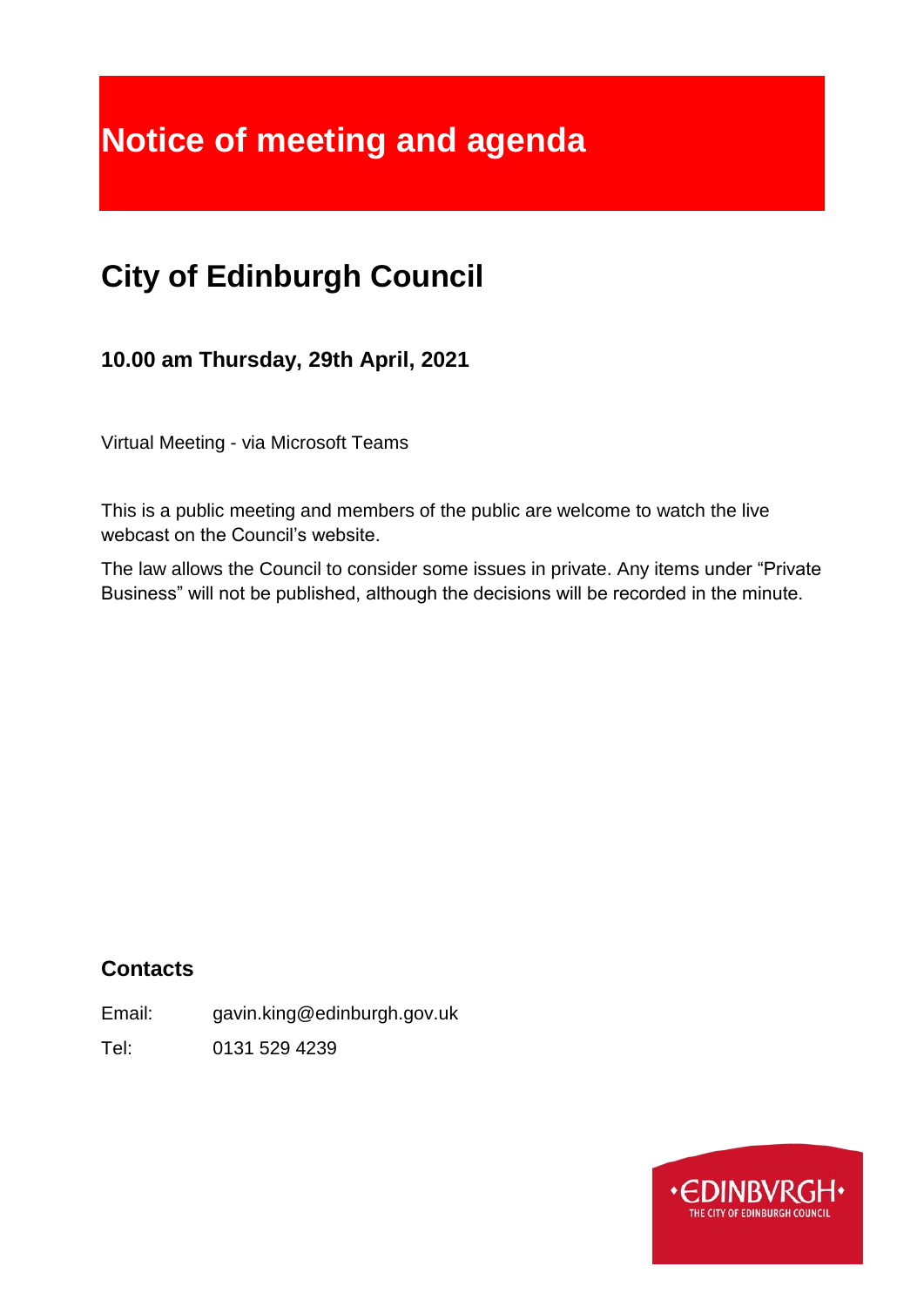## **1. Order of business**

**1.1** Including any notices of motion and any other items of business submitted as urgent for consideration at the meeting.

## **2. Declaration of interests**

**2.1** Members should declare any financial and non-financial interests they have in the items of business for consideration, identifying the relevant agenda item and the nature of their interest.

## **3. Deputations**

**3.1** If any

## **4. Minutes**

| 4.1                       | The City of Edinburgh Council of 11 March 2021 – submitted for<br>approval as a correct record                              | 19 - 122    |  |  |
|---------------------------|-----------------------------------------------------------------------------------------------------------------------------|-------------|--|--|
| 4.2                       | The City of Edinburgh Council of 16 April 2021 – submitted for<br>approval as a correct record                              | 123 - 126   |  |  |
| <b>5. Leader's Report</b> |                                                                                                                             |             |  |  |
| 5.1                       | Leader's report                                                                                                             | 127 - 130   |  |  |
| <b>6. Appointments</b>    |                                                                                                                             |             |  |  |
| 6.1                       | Appointments to Outside Organisations - Edinburgh International<br>Conference Centre (EICC) – Report by the Chief Executive | 131 - 134   |  |  |
| <b>7. Reports</b>         |                                                                                                                             |             |  |  |
| 7.1                       | Child Protection - Response to Motion – Report by the Chief<br>Executive                                                    | 135 - 202   |  |  |
| 7.2                       | Future Provision of Public Conveniences - referral from the<br><b>Transport and Environment Committee</b>                   | $203 - 222$ |  |  |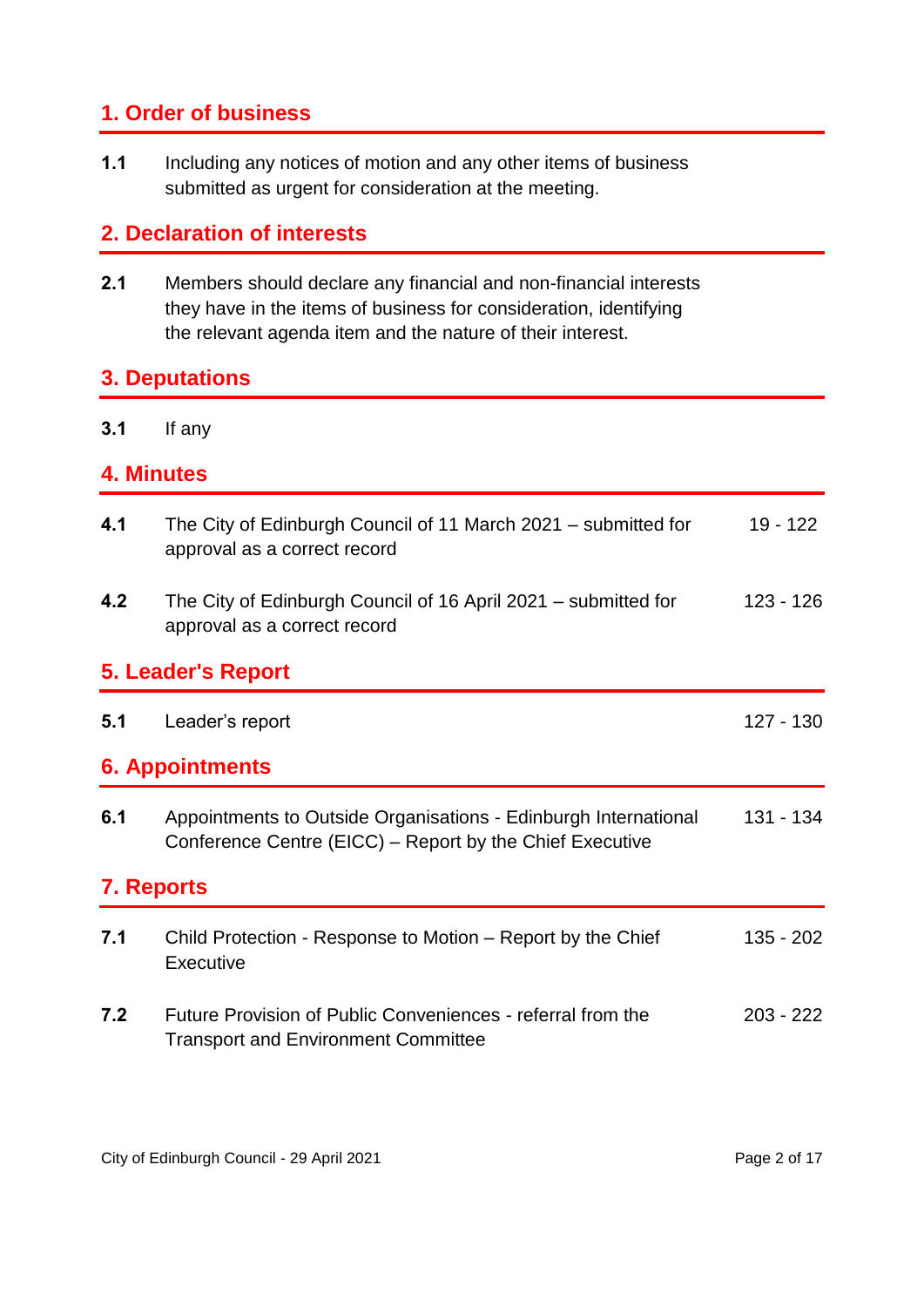## **8. Motions**

#### **8.1** By Councillor Watt - Women's Safety in Public Places

"Council deeply regrets that it has taken the murder of Sarah Everard, Bennylyn Burke & Wenjing Lin to bring women's safety in public spaces to mainstream attention across the country.

Council notes the need for structural change across society and its institutions ought not to be used as a reason for doing nothing in response to this problem.

Council agrees to bring a report to Policy & Sustainability within two cycles, detailing any actions to improve women's safety, including embedding considerations within risk assessments, placemaking and any other organisational changes to positively impact safety of women in Edinburgh.

This report should identify options for a consultation around the public places and spaces in Edinburgh where women feel safe, where they feel less safe and what can be done to improve their safety. With actions being reported back to the appropriate committee."

#### **8.2** By Councillor Rust - Garden Waste Collection

"Council:

- 1) Notes that the Garden waste collection service operates using fixed registration windows and once the registration closes the Council is not able to accept additional registrations.
- 2) Understands that in the absence of registration the lawful options are essentially (a) to compost the garden waste; (b) to take it to the nearest recycling centre; or (c) to arrange for private collection.
- 3) Recognises that circumstances can arise where a householder omits to register within the registration period because for example, they (a) die, or become incapacitated or unwell and otherwise unable to deal with certain matters timeously; (b) move from a property outwith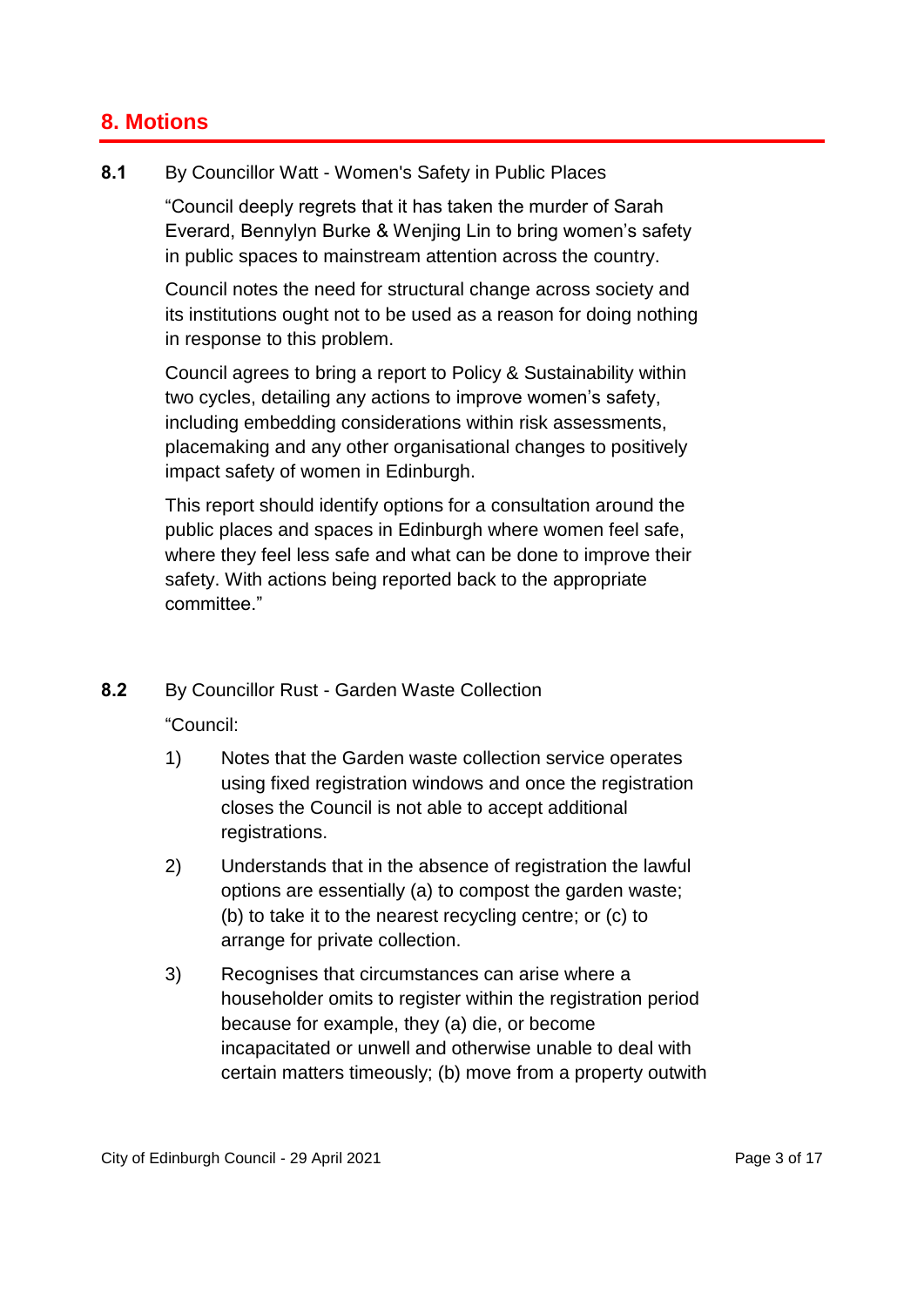Edinburgh or move from a property without garden; or (c) through family bereavement or other pressures, not least during the pandemic genuinely forget.

- 4) Appreciates that the other options above are in many cases not practical for householders affected or in the case of the deceased for their estate.
- 5) Therefore, calls for a report in two cycles which:
	- (a) details the number of requests made to the Council outwith the registration windows since the system was launched and where recorded the reasons given for the failure to register to better understand the extent of this issue;
	- (b) considers the potential for extended registration periods and "manual" registration and "stickers" in exceptional circumstances which can be reconciled at year end;
	- (c) further explores the issue of support and system development for registration outwith the fixed periods with the IT provider;
	- (d) better informs regarding how the weight of garden waste impacts through small changes to household registrations and what level of built-in flexibility there is in collection routes; and
	- (e) generally advises as to any ways in which the process can be made more flexible for residents with minimum impact on the service being delivered."

#### **8.3** By Councillor Osler - City Parks

"Council thanks and appreciates the dedication of many Council staff in their efforts in trying to keep the City's many parks to an acceptable standard during the last year. The easing of lockdown will bring the much anticipated re-opening of outdoor hospitality and the resumption of the sale of alcohol from licensed premises until 10pm. If similar circumstances to those in Summer 2020 are repeated, open spaces in the city may experience increased massing of groups, as well as anti-social behaviour resulting from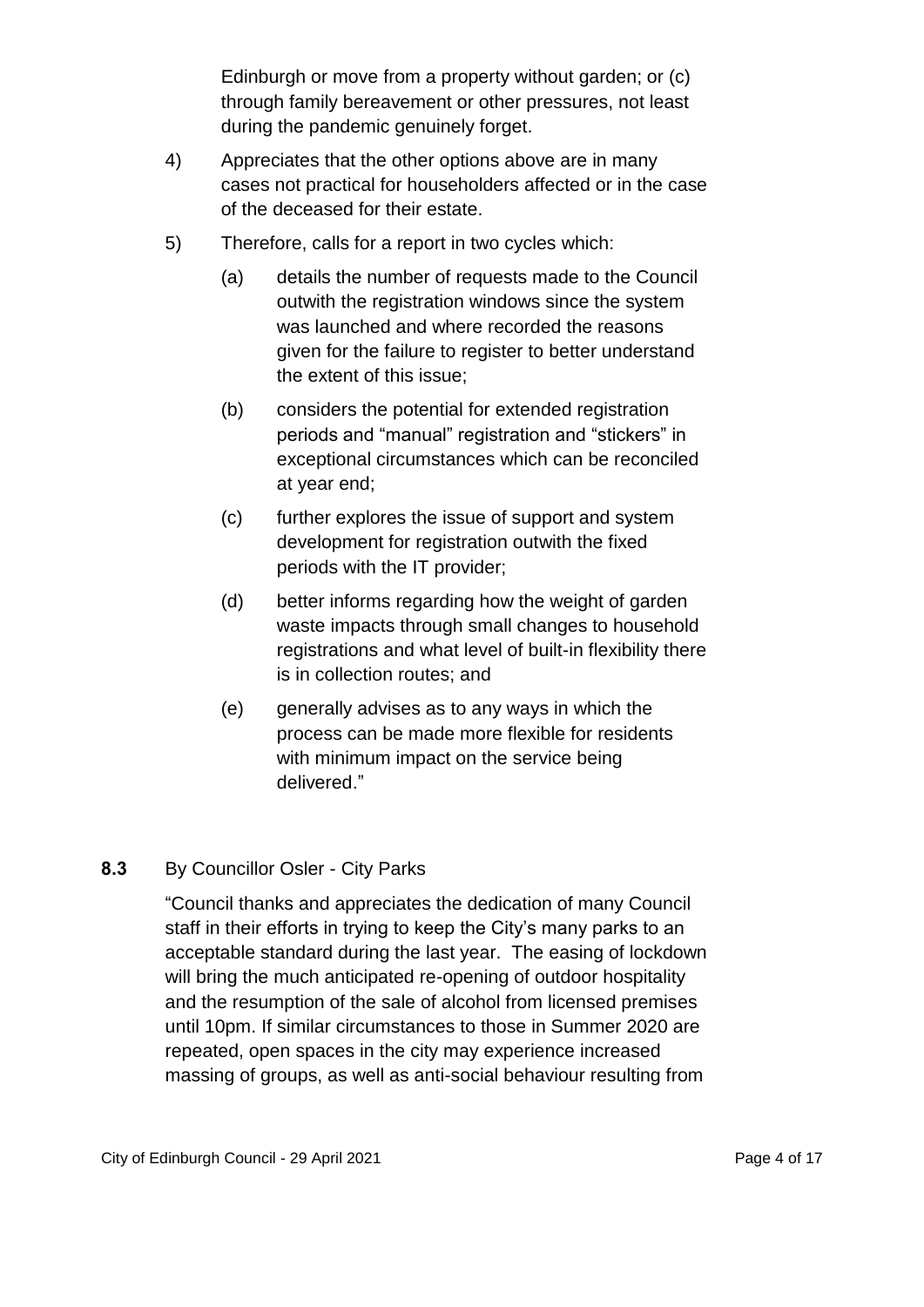a lack of available public conveniences.

Council calls for a report to Policy and Sustainability within one cycle, indicating with costings what additional waste clearing and environmental resources, including public conveniences in respect of Parks, will be necessary and should be provided, to address the consequences of increased massing and anti-social behaviour, for:

- Council Parks
- Local Town centres and
- the City Centre."

#### **8.4** By Councillor Jim Campbell - Local Member Oversight

#### "Council:

Warmly notes the evolution of "Click to Report" on the Council website, which has proved to be an invaluable way for service users to inform us of issues that require Council action during the pandemic. Understand the attraction of this web-based solution available via many, many, devices, and which including mapping, location, image and reporting options for residents. Further notes the efficient solution this should offer, with reports logged through the Verint platform, passing automatically to Services back-office management systems.

Requests a report within 2 cycles to the Policy and Sustainability Committee setting out proposals for "Click to Report" so that Members and Officers supporting Members can lodge reports on behalf of constituents, view the details of reports made by constituents directly and gain real time performance reporting by Ward."

#### **8.5** By Councillor Webber - Public Confidence

"Council:

Welcomes the substantial response to the recent Street Scheme Survey promoted on the Consultation Hub

Subject to below, welcomes the opportunity to review and receive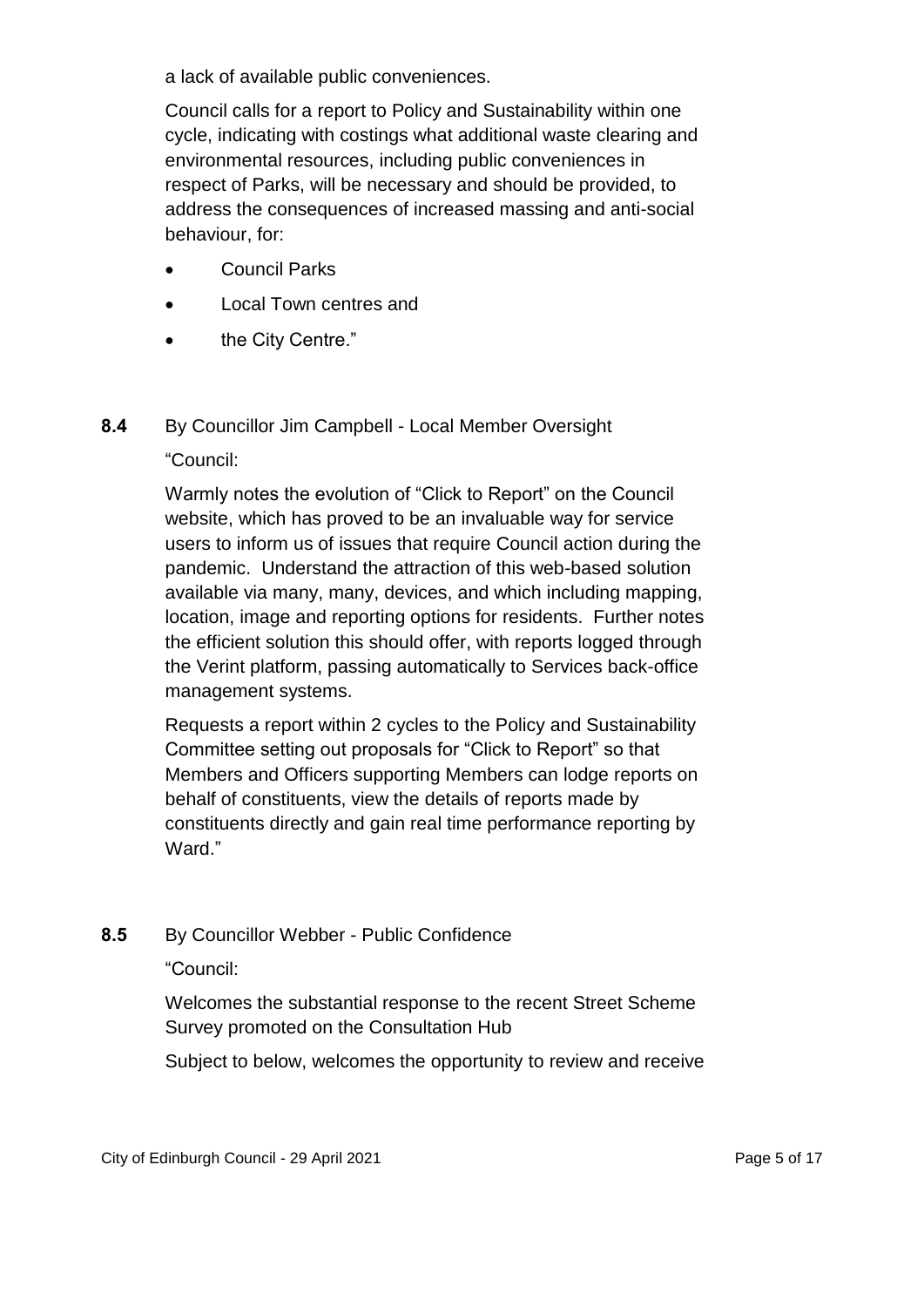the full, complete feedback from those residents that chose to take part.

Notes with concern significant public disquiet with this exercise, not least given a strategic piece of work which impacts on wards across the entire city and with potentially permanent outcomes where there continues to be:

- a) Public opposition of many Community Councils and Local Residents Associations
- b) Extensive negative coverage in local and national media
- c) Significant concerns raised by consultative bodies representing less able citizens and users of public transport
- d) Significant concerns raised by public transport bodies
- e) The apparent failure of Council Officers to always give full and complete answers in public meetings
- f) A disputed legal basis for the lawful promotion of some schemes
- g) The leading nature of the attempted consultation
- h) An absence of valid information to permit informed feedback
- i) Absence of timely consistent data from the Cities network of cycle counters
- j) A shortened timescale notwithstanding it being extended which still fell short of other less complex single-issue consultations

In order to address any bureaucratic overreach and in an attempt to restore public confidence in the Council, The Executive Director is instructed to:

- 1) Arrange round table workshops with himself, his senior team leading on Spaces for People, any elected Member with an interest, and the Edinburgh Access Panel, Public transport providers, emergency services, businesses and local groups formed to represent residents.
- 2) Structure his forthcoming report to the Transport and Environment Committee on 17<sup>th</sup> June 2021 to include the output of point 1 (above) and to arrange all the SfP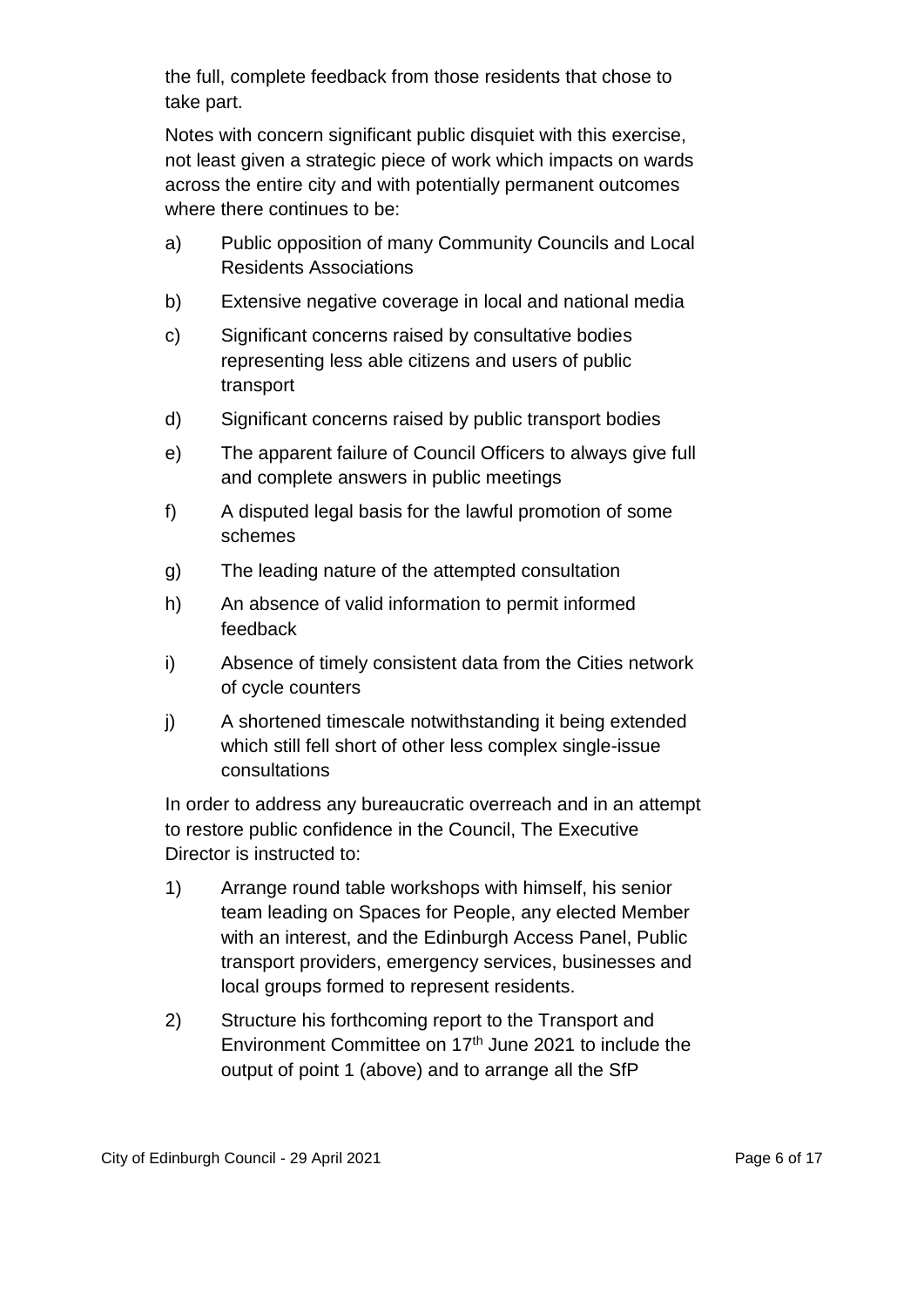schemes into discrete contiguous routes for separate consideration and discussion, in each case detailing the feedback received from people residing on the streets, local businesses, etc, and including discrete Integrated Impact Assessments and legal justification to ensure fastidious application of the following applicable policies all approved at Policy and Sustainability Committee on 20<sup>th</sup> April 2021:

- i) Equality and Diversity Framework 2021-2025 P & S [Committee Report 20.4.21](https://democracy.edinburgh.gov.uk/documents/s33238/Item%207.6%20-%20Equality%20and%20Diversity%20Framework%202021-2025.pdf)
- ii) COVID19 engagement and consultation approach from 1st July 2021."

**8.6** By Councillor Bird - Scottish Youth Parliament Election

#### "Council:

Warmly welcomes the role of the Scottish Youth Parliament (SYP) in platforming the voices of Scotland's young people, championing youth led community engagement, and empowering young people to express their views freely and have their opinions listened to in all matters affecting them, in line with Article 12 of the UNCRC.

Notes that the next SYP election will take place in November 2021 and that nominations for expressions of interest to be a candidate are now open until June 30<sup>th.</sup>

Recognises SYP's commitment to be truly inclusive and ensure diversity across its membership and the need for wide participation to achieve that aim.

Acknowledges the responsibility of elected members from across the political spectrum to promote and support the SYP election and its place in our city's democratic calendar by, for example, sharing information on social media and with youth and community organisations in their local area.

Recognises the work of previous and existing MSYPs in championing the issues that are most important to young people and campaigning to affect the change they want to see.

Encourages Edinburgh's young people aged between 14 and 25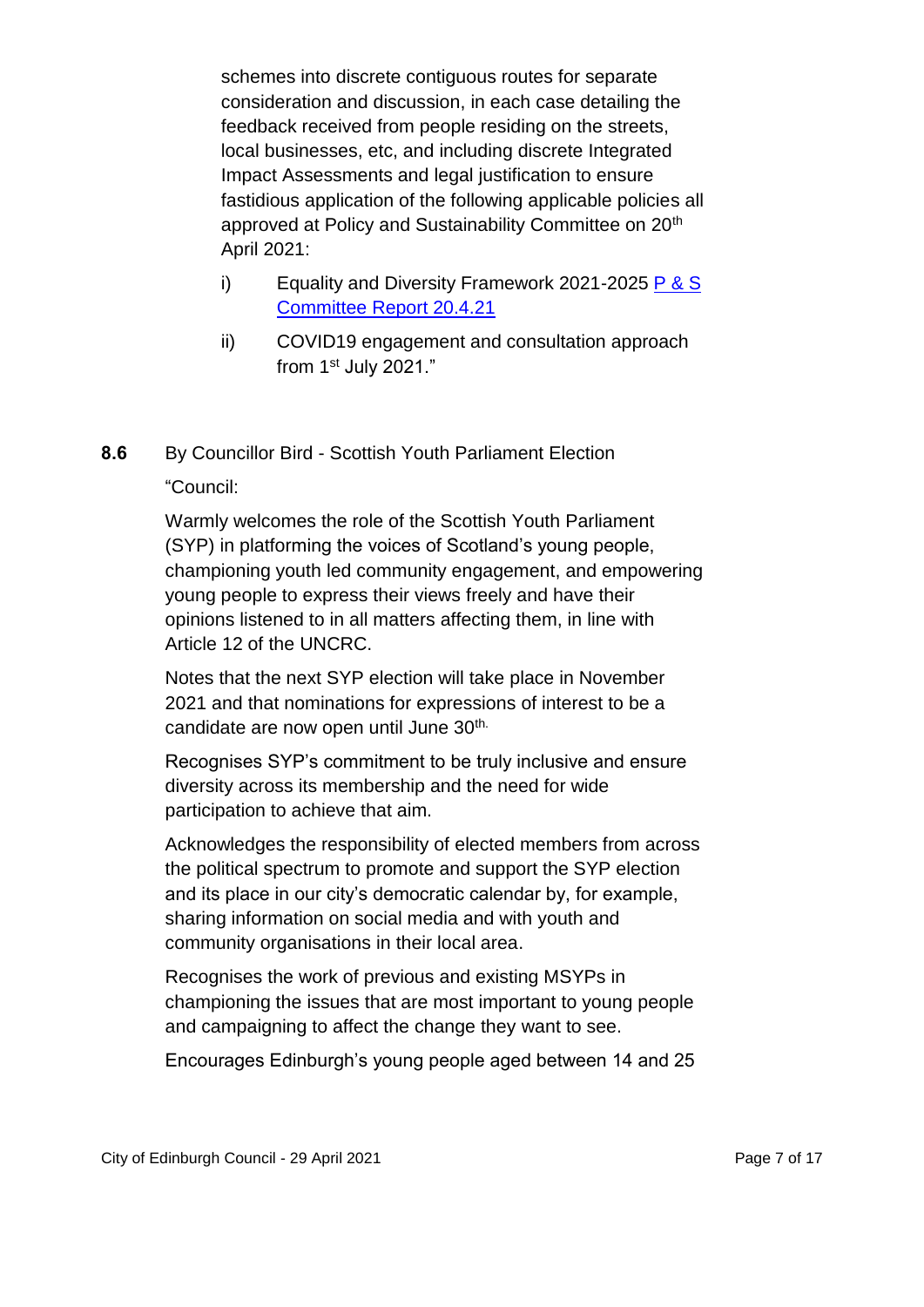to visit SYP's social media platforms to find out more about the upcoming election and to consider standing to hold local and national government to account on the policies they care about most."

**8.7** By Councillor Hutchison - Sewage Discharges into the River Almond

"Council:

- 1) Notes great concern at reports that Scottish Water plants discharged raw sewage into the River Almond over 500 times in 2019.
- 2) Joins West Lothian Council in calling on Scottish Water to urgently bring forward an action plan to end such discharges.
- 3) Notes that in addition to having a potentially negative impact on local wildlife this also affects the quality of life of residents and the attractiveness of hospitality businesses operating along the river, including those within the City of Edinburgh Council area.
- 4) Understands that landowners have a responsibility to maintain the cleanliness of any watercourses running through their land. Further understands that the Scottish Environmental Protection Agency (SEPA), as the regulator of Scottish Water, is responsible for investigating any unlicensed discharges of sewage, and requests that members of the public report any such discharges via the SEPA website without delay.
- 5) Instructs the Council Leader to write to the relevant Scottish Minister when a new Scottish Government is formed, requesting an acceleration in the capital programme to mitigate risks of unlicensed discharges into the River Almond, and all other waterways that flow with the City of Edinburgh, with the aim of completing this programme by the original deadline or sooner."
- **8.8** By Councillor McNeese-Mechan Commemorate Joan Davidson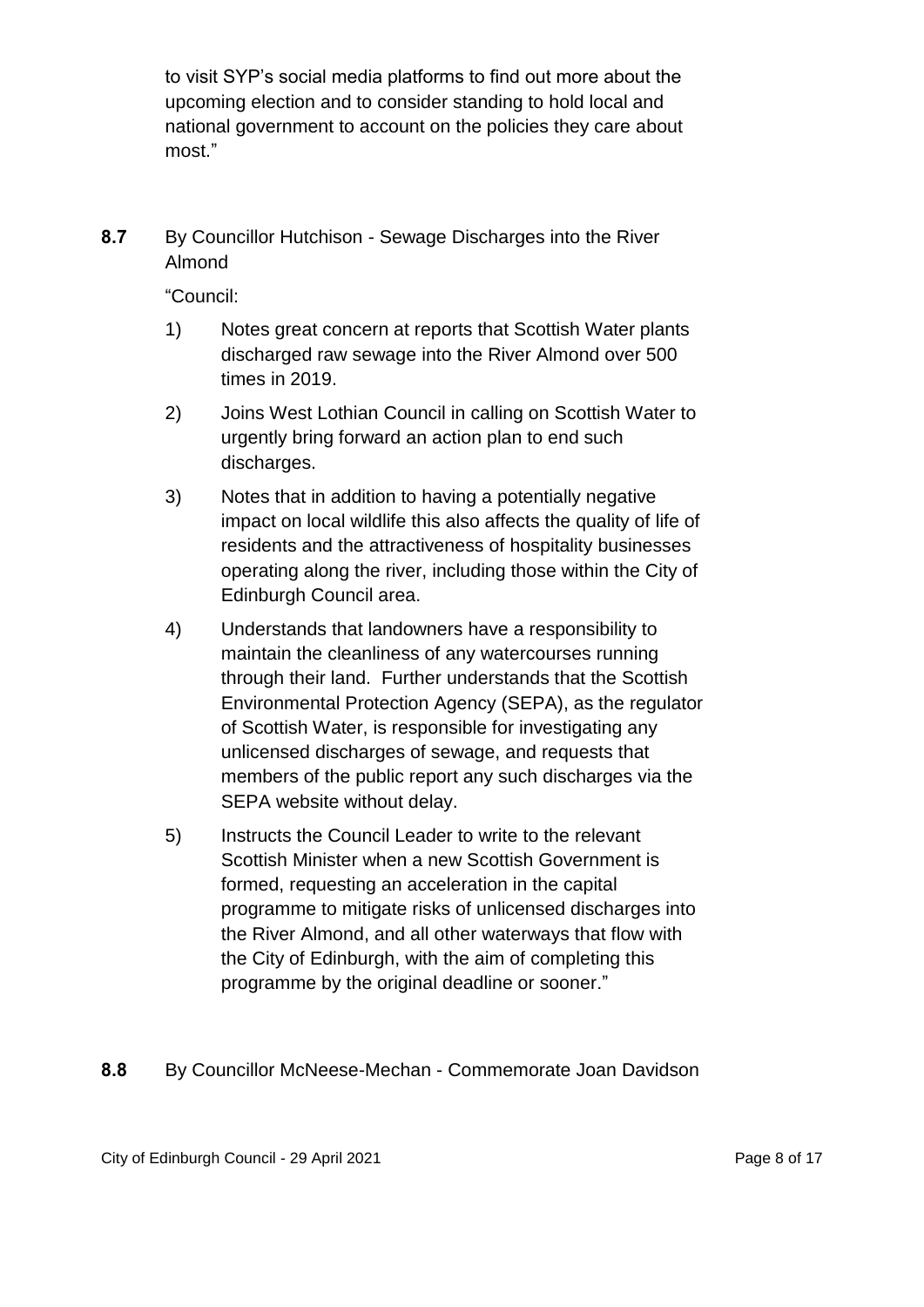of the Edinburgh Science Festival

"The City of Edinburgh recently lost a true champion of science and education in Joan Davidson, who was Head of Learning at Edinburgh Science, the charitable organisation behind the annual Edinburgh Science Festival. Joan was a dedicated figure who devoted her career to inspiring young people to explore, study and develop a lifelong love of science and technology. She was instrumental in organising events and experiences which reached more than half a million young people.

A dedicated champion of environmental causes in her youth, Joan was a science educator who came to the Edinburgh International Science Festival in 2008, where her first role was that of Generation Science manager, running a touring programme of educational science workshops in primary schools across Scotland. She oversaw its expansion to the point at which it was reaching 60,000 pupils a year, as the largest sciencebased touring programme of its kind in the UK.

Joan was also instrumental in developing the Careers Hive, offering workshops and advice from industry professionals on studying for and entering STEM (science, technology, engineering and maths) careers.

Joan was a highly motivated, respected and well-loved educator with ambitious ideas, who inspired so many to make their own ideas happen through the example of her own drive and determination.

Her family and friends have set up a page with links to two charities which Joan had supported and which are true to her values and principles of equality for all when it comes to young people and science. Donations will be distributed to *[EQUATE](https://equatescotland.org.uk/)  [Scotland](https://equatescotland.org.uk/)* and *[ScienceGrrl](https://sciencegrrl.co.uk/)*

EQUATE Scotland is the national expert in gender equality throughout STEM sectors, making tangible and sustainable change, enabling women studying and working in these key sectors to develop by supporting their recruitment, retention and progression.

*[ScienceGrrl Glasgow](https://sciencegrrlglasgow.com/)* is a grassroots organisation, led by volunteers from an amalgamation of backgrounds with a vested interest in science. Their mission is to increase equality in STEM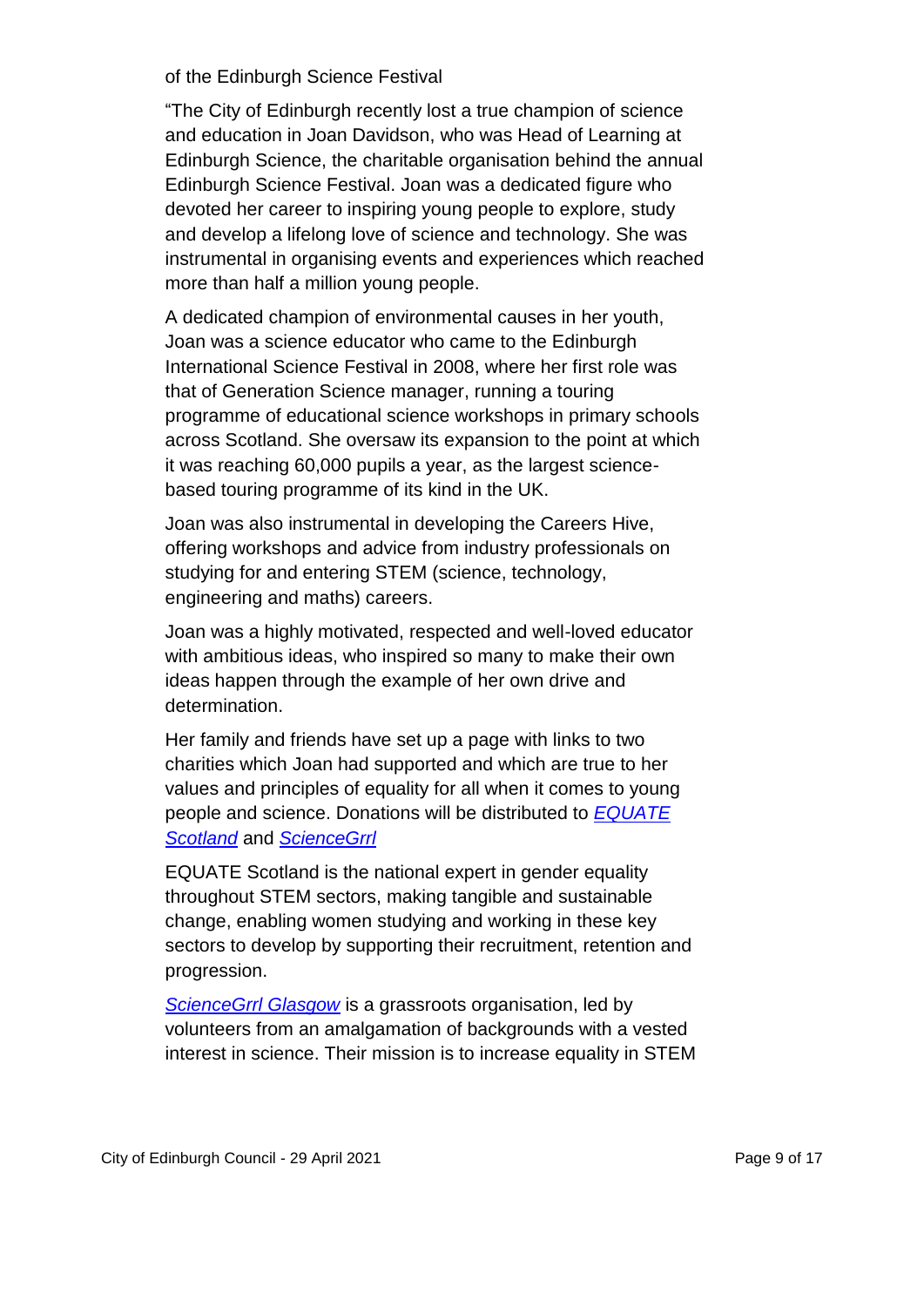and show that science is truly for everybody.

https://www.peoplesfundraising.com/donation/Honouring-Joan-Davidson."

**8.9** By Councillor Dickie - International Care Experienced Day of Remembrance

"Council:

Welcomes, the first ever International Care Experienced Day of Remembrance on 30th April as part of this Care Experienced History Month where people and organisations are encouraged to link in a call for a global recognition of care experienced history using the hashtags #CareExperiencedHistoryMonth and #CEHM2021.

Recognises and celebrates the contributions of care experienced people from our planet's history including figures such as Sir Issac Newton and his advancement of humanity, Nelson Mandela the revolutionary, and Eleanor Roosevelt – but that many stories remain untold.

Recognises the systemic barriers that have existed for care experienced people and the need for all care experienced children to be remembered - and their legacy honoured.

Celebrates, in particular, the fantastic care experienced people of Edinburgh, past and present, and their valuable contributions to the life of our city.

And further recognises the work of Edinburgh's Champions' Board, who ensure the voice of care experienced young people is heard and drives the much needed change, working together with Corporate Parents to deliver our Corporate Parenting Action Plan and embed The Promise across all practice and decisions.

Council requests:

The Council observe International Care Experienced Day of Remembrance.

The Lord Provost celebrates care experienced people in Edinburgh in an appropriate way on April 30<sup>th</sup>.

That officers work with schools to share and develop educational resources on care experienced history to bridge the divide in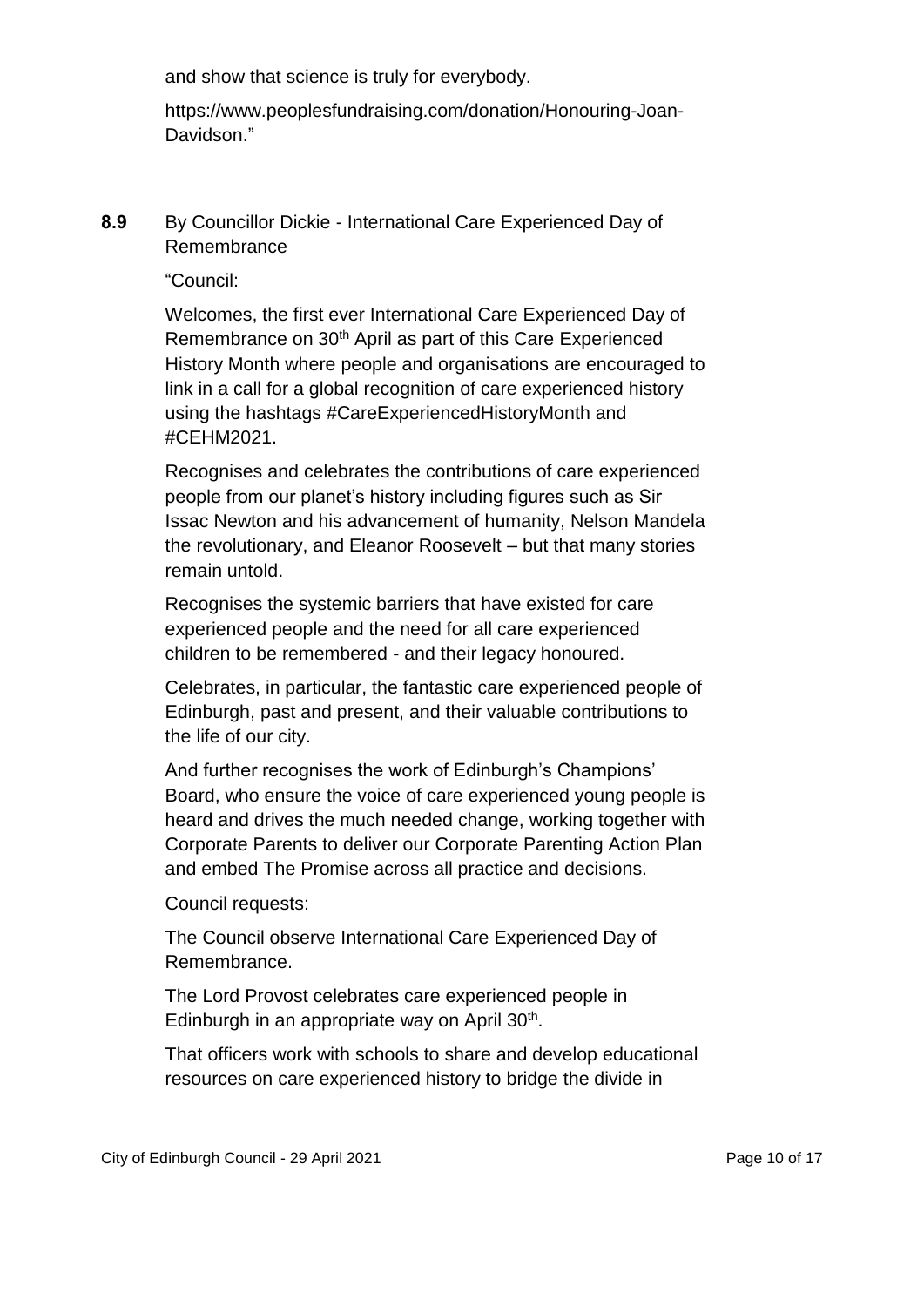understanding the history, and present day stories, of care experienced people."

**8.10** By Councillor Whyte - Protect Transport for Edinburgh

"Council:

Deplores the recent attacks on Lothian Buses. Is gravely concerned by the risks such attacks pose to the safety of bus drivers and passengers. Notes Edinburgh Trams have also been subject to attack. Further notes the unsustainable level of damage to Edinburgh Cycle Hire (branded "Just Eat Cycles") and docking stations. Regrets the enormous inconvenience that has been imposed on Transport for Edinburgh (TfE) service users as a result.

Observes that the spatial pattern of these attacks is not random and seems linked to social media activities of certain groups of anti-social individuals.

Condemns all such dangerous, illegal and anti-social behaviour unreservedly and trusts that the individuals responsible will find their way into our justice system in due course. Is grateful for all the work of local Police Scotland officers in support of TfE to date.

Nonetheless, notes with concern that Police Officer numbers have dropped over the last year, and each Edinburgh local Police Officer is now statistically split between protecting 460 citizens: 124 more citizens than the equivalent figure for Greater Glasgow. Regrets the lack of progress in Edinburgh receiving a fair settlement in terms of Local Police numbers. Calls on Police Scotland to do more to protect the customers, employees and assets of TfE and to return to a locally based problem-solving approach based on an ethos of prevention.

Calls on the Chief Executive to provide an urgent report indicating actions that can be taken to:

- lobby Police Scotland and the Scottish Government to address the low number of local Police officers in our Capital and the ensure Edinburgh gets its fair share of policing resources;
- ensure that those officers are fully accountable through local mechanisms so that we can return to the partnership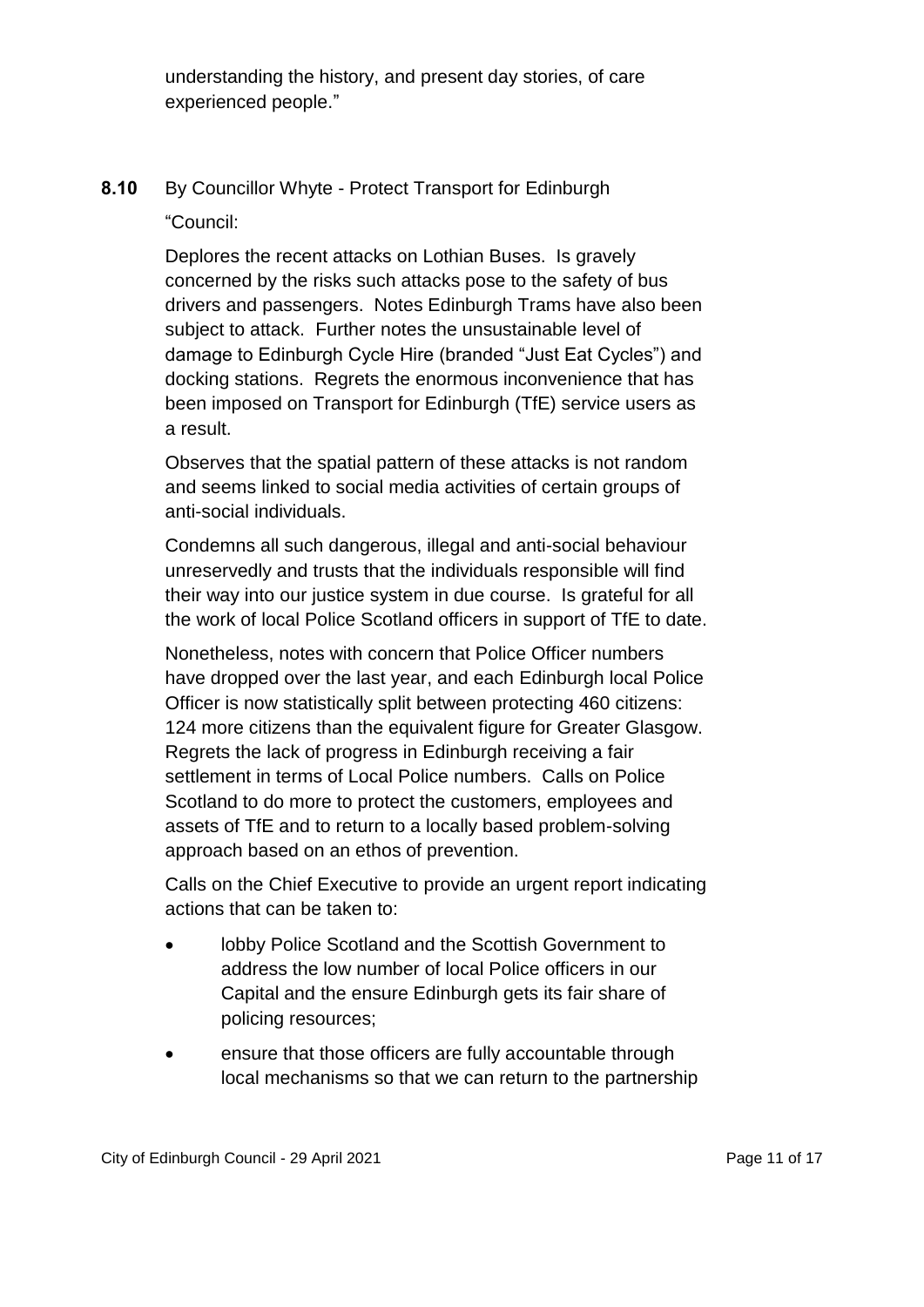and prevention approach that was highly successful under the former Lothian and Borders Police;

 and to consider what actions the Council could take to contribute to that partnership approach to support and inspire young people who might be at risk of following a misguided path towards anti-social behaviour, risk assessing such positive outcomes against any coronavirus restrictions."

## **9. Congratulatory Motions**

**9.1** By Councillor Lezley Marion Cameron - World Summit Awards 2021 WelcoMe by Neatebox

"Council notes:

The World Summit Awards [\(www.wsa-global.org\)](http://www.wsa-global.org/) provides an international platform for cutting edge examples of how technology companies are impacting society in a positive way through local digital innovation; and contributes to the United Nations Sustainable Development Goals agenda.

At the WSA Global Congress 2021, "Connect4Impact – Digital Solutions for the UN Sustainability Development Goals", 9 social technology start-ups, whose solutions not only drive the achievement of UN SDGs, but demonstrate how digital creativity is making a positive impact on society, were awarded the title of WSA Global Champion.

Council congratulates Neatebox, an Edinburgh based company on being one of the 9 companies, from 600 applications worldwide, to be awarded the title of WSA Global Champion, in recognition of its development of WelcoMe, a low-cost web-based service which enables any person with a disability to forewarn participating businesses of their visit and special needs, ensuring awareness, ease of customer experience, meaningful inclusion and citizen empowerment.

Council asks the Lord Provost to convey its congratulations to the Neatebox team on this success."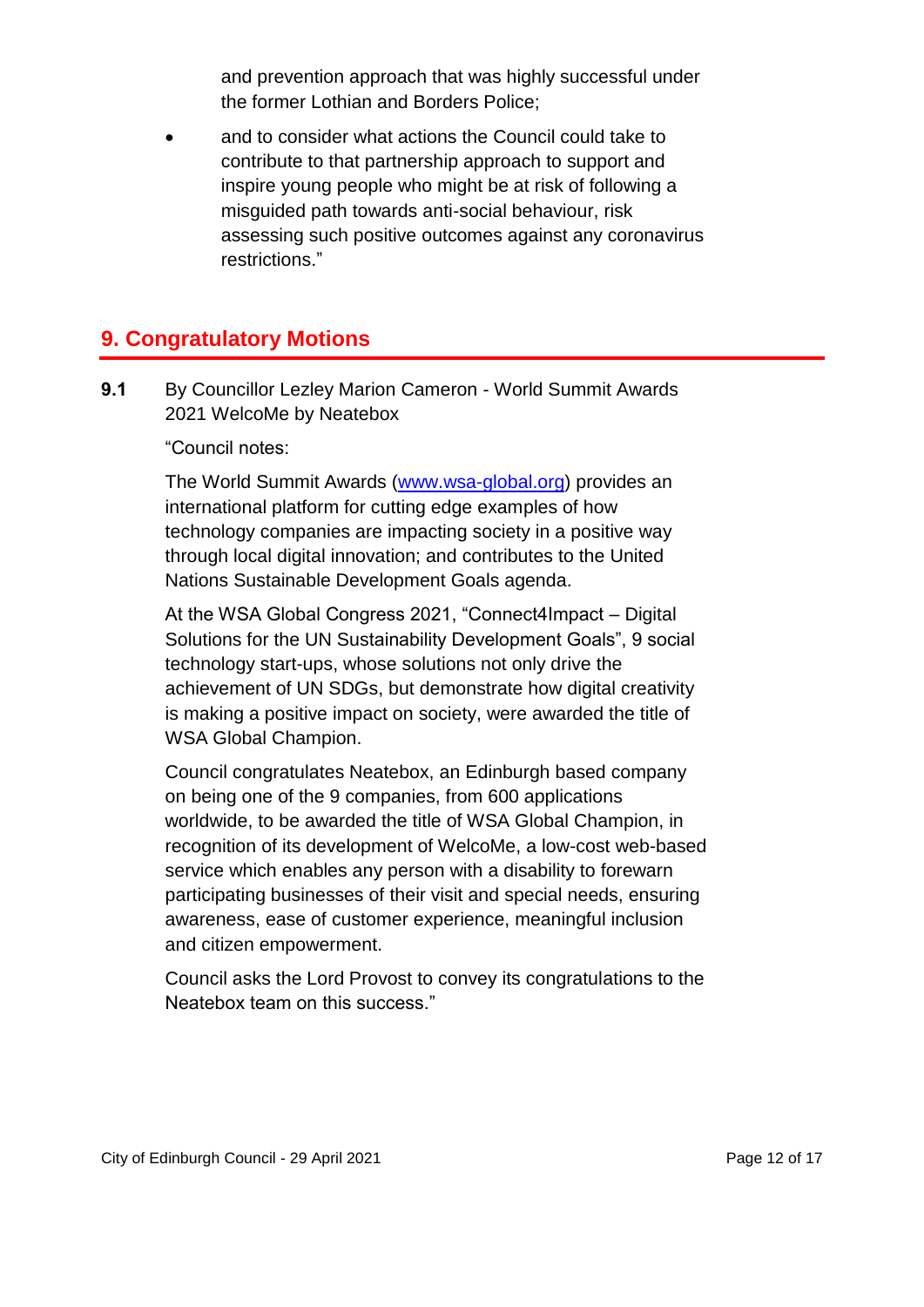**9.2** By Councillor Lezley Marion Cameron - Debora Kayembe - Rector of The University of Edinburgh

> "Welcomes and congratulates Ms Debora Kayembe on her recent election as Rector of the University of Edinburgh. Ms Kayembe is the third woman to be elected as Rector.

> Recognises the wealth of experience Debora Kayembe has including at the Congolese Bar Association, the language services of the office of the prosecutor at the International Criminal Court and the International Criminal Court Bar Association (ICCBA), as a Board Member of the Scottish Refugee Council, the Royal Society of Edinburgh/Young Academy of Scotland representing refugee minorities and is an expert lawyer to the RSE Working Group for Africa.

> Further recognises Debora's ongoing work with Full Options, a charity which tackles social isolation, campaigns for human rights, conflict resolution or reconciliation; promotes religious and racial harmony; works towards the relief of poverty and the advancement of health and education for all, the Freedom Walk campaign – a civil rights movement which campaigns on behalf of citizens by promoting social reforms, racial justice and community harmony and work promoting and anti-racist approach to education in Scotland.

Council welcomes Ms Kayembe to the role of Rector of the University of Edinburgh and wishes her every success during her tenure."

### **9.3** By Councillor Day - North Edinburgh Covid 19 Respond and Recovery Group

"Council congratulates the North Edinburgh Covid 19 Respond and Recovery Group on their recent award for Inspiring Partnership Award from Edinburgh Chamber of Commerce 2021 Awards.

"The partnership between, FreshStart, Spartans, NEA, PCHP, Scran Academy, LIFT, Granton Community Gardener's, Granton Information Centre, Community Renewal – supported by local activists, local Councillors and the MP and MSP has shown how the our amazing local projects can pull together, create innovation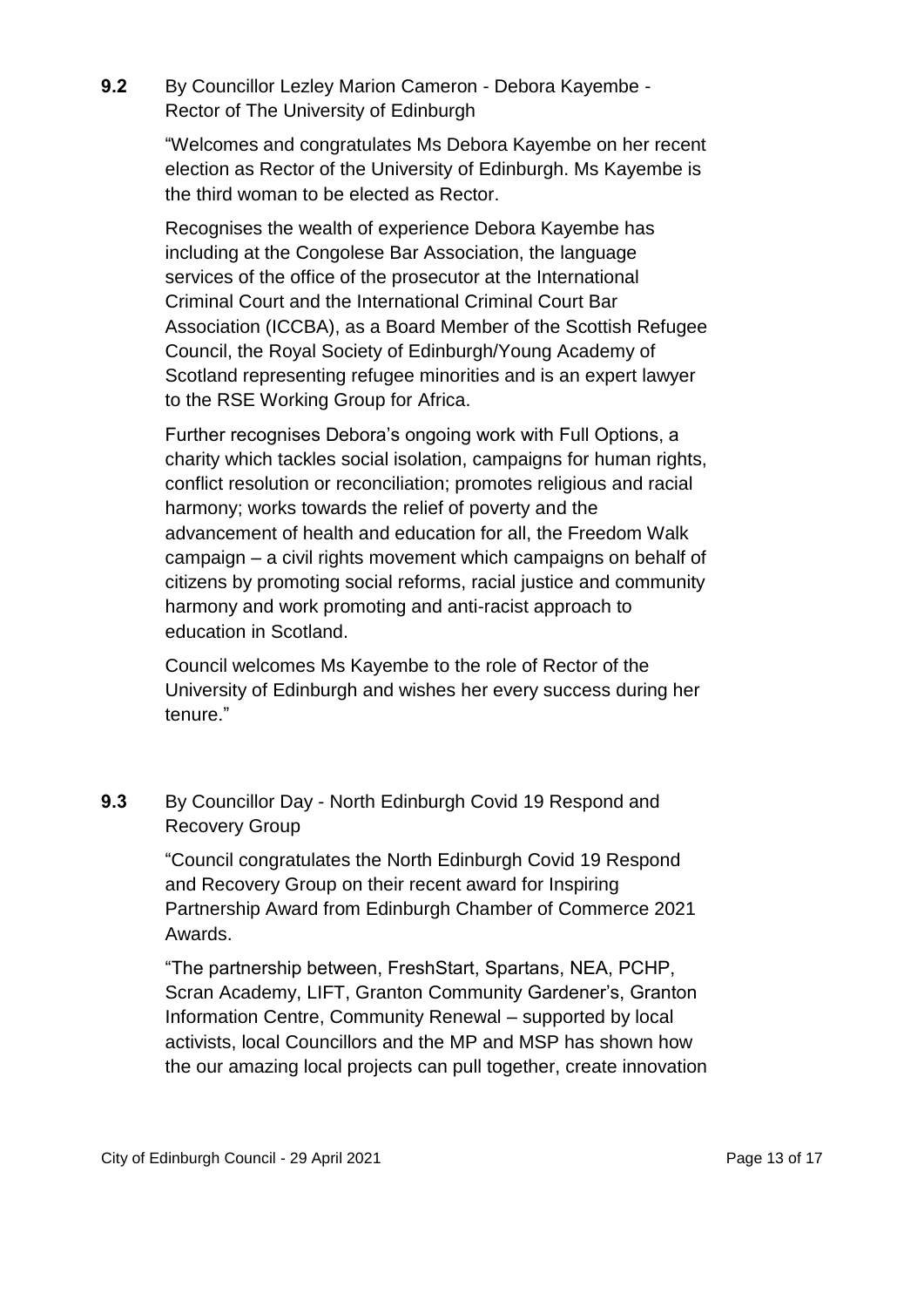and deliver immediate support to those that need it most in times of crisis."

The pandemic response demonstrated the speed and agility that third sector organisations can bring to a crisis response at a community level. It highlighted the impact which can be made on the ground when statutory services work closely with third sector partners to tap into and harness that local understanding, commitment and experience and use existing channels to ensure support is responsive to local needs.

Council requests the Lord Provost celebrates this great achievement in an appropriate manner."

## **10. Questions**

| 10.1 | By Councillor Rust - Spaces for People - Scottish Government -<br>for answer by the Convener of the Transport and Environment<br>Committee                      | $223 - 224$ |
|------|-----------------------------------------------------------------------------------------------------------------------------------------------------------------|-------------|
| 10.2 | By Councillor Rust – Sustrans – for answer by the Convener of<br>the Finance and Resources Committee                                                            | $225 - 226$ |
| 10.3 | By Councillor Webber - Spaces for People - Design and Safety<br>Audit Update – for answer by the Convener of the Transport and<br><b>Environment Committee</b>  | $227 - 228$ |
| 10.4 | By Councillor Webber - Spaces for People - Personal<br>Injury/Accident Claims – for answer by the Convener of the<br><b>Transport and Environment Committee</b> | $229 - 230$ |
| 10.5 | By Councillor Laidlaw - Public Toilets - Parks and Green Spaces<br>- for answer by the Convener of the Transport and Environment<br>Committee                   | $231 - 232$ |
| 10.6 | By Councillor Rust - Spaces for People Schemes - Full<br>Information Packs – for answer by the Convener of the Transport<br>and Environment Committee           | $233 - 234$ |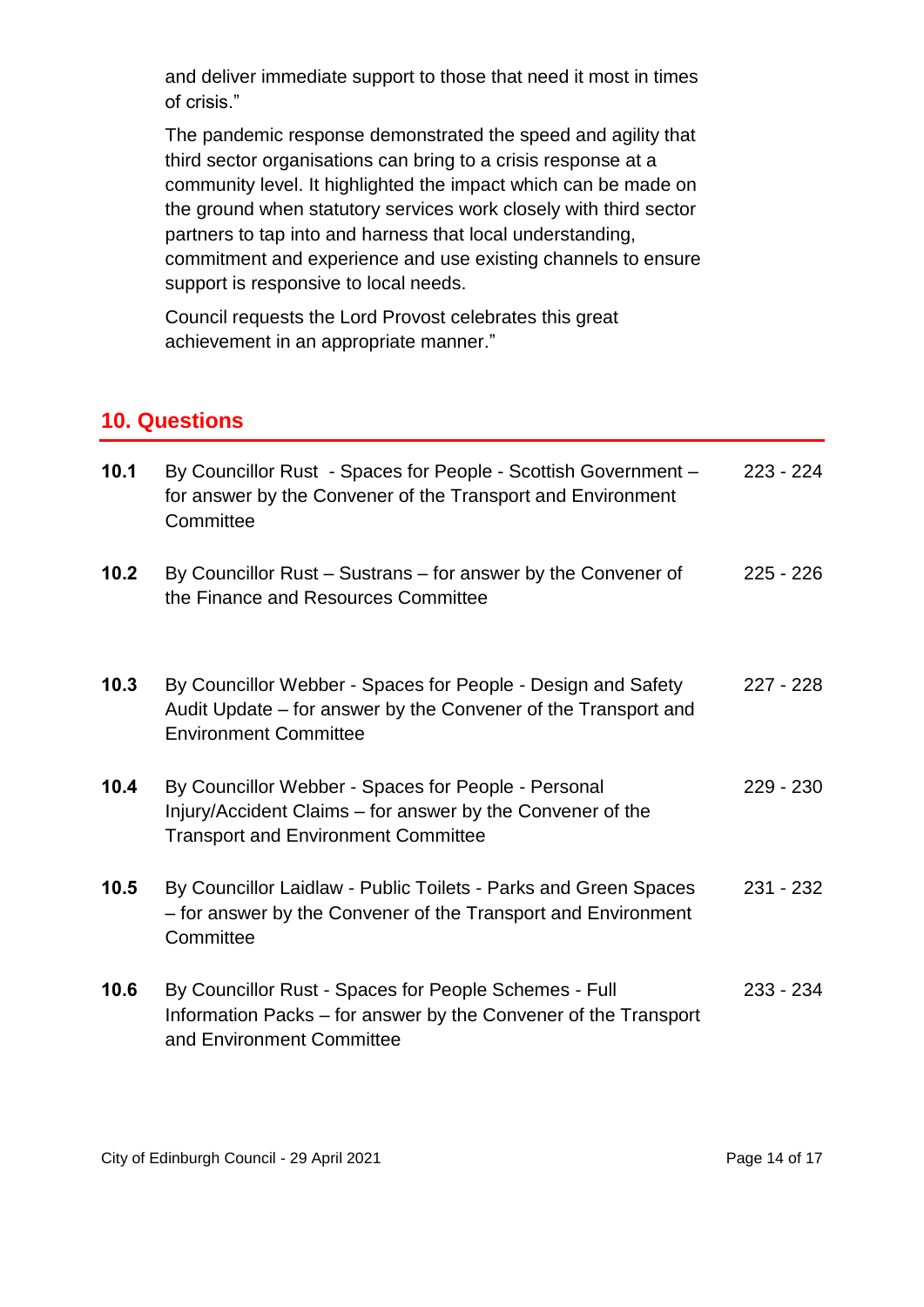| 10.7  | By Councillor Neil Ross - Gullies - for answer by the Convener of<br>the Transport and Environment Committee                                                                | 235 - 236   |
|-------|-----------------------------------------------------------------------------------------------------------------------------------------------------------------------------|-------------|
| 10.8  | By Councillor Neil Ross - Public Conveniences – for answer by<br>the Convener of the Finance and Resources Committee                                                        | 237 - 238   |
| 10.9  | By Councillor Osler - Guardrails at the Blackhall Dip – for answer<br>by the Convener of the Transport and Environment Committee                                            | 239 - 240   |
| 10.10 | By Councillor Jim Campbell - Students Exempt from Wearing<br>Face Coverings – for answer by the Convener of the Education,<br><b>Children and Families Committee</b>        | 241 - 242   |
| 10.11 | By Councillor Jim Campbell - Those Responsible for Designing<br>Spaces for People Schemes – for answer by the Convener of the<br><b>Transport and Environment Committee</b> | 243 - 244   |
| 10.12 | By Councillor Lang - Path Network Lighting - for answer by the<br>Convener of the Transport and Environment Committee                                                       | 245 - 246   |
| 10.13 | By Councillor Mitchell - Queensferry Road/A90 Responses - for<br>answer by the Convener of the Transport and Environment<br>Committee                                       | 247 - 248   |
| 10.14 | By Councillor Louise Young - Garden Waste Permit Renewals -<br>for answer by the Convener of the Transport and Environment<br>Committee                                     | $249 - 250$ |
| 10.15 | By Councillor Rust - SNP 2021 Manifesto - Holyrood Elections -<br>for answer by the Convener of the Education, Children and<br><b>Families Committee</b>                    | 251 - 252   |
| 10.16 | By Councillor Mowat - Supporting Business – for answer by the<br>Leader of the Council                                                                                      | $253 - 254$ |
| 10.17 | By Councillor Mowat - Traffic - West End – for answer by the<br>Convener of the Transport and Environment Committee                                                         | 255 - 256   |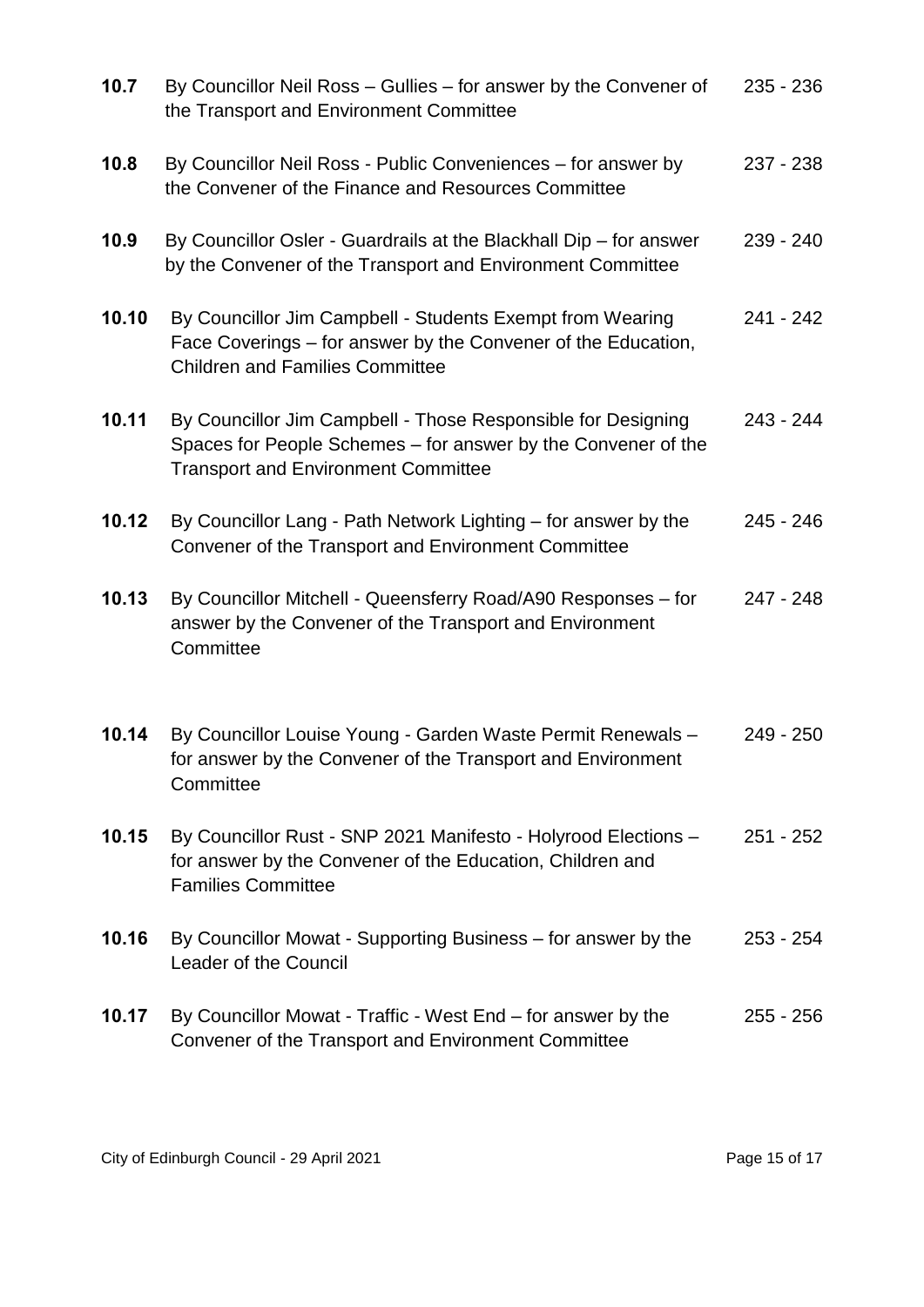**10.18** By Councillor Barrie - Walking Tours - Business Recovery – for answer by the Convener of the Regulatory Committee 257 - 258

#### **Andrew Kerr**

Chief Executive

## **Information about the City of Edinburgh Council**

The City of Edinburgh Council consists of 63 Councillors and is elected under proportional representation. The City of Edinburgh Council usually meets once a month and the Lord Provost is the Convener when it meets.

## **Further information**

If you have any questions about the agenda or meeting arrangements, please contact Gavin King, Committee Services, City of Edinburgh Council, Business Centre 2.1, Waverley Court, 4 East Market Street, Edinburgh EH8 8BG, Tel 0131 529 4239, email [gavin.king@edinburgh.gov.uk.](mailto:gavin.king@edinburgh.gov.uk)

The agenda, minutes and public reports for this meeting and all the main Council committees can be viewed online by going to the Council's online [Committee Library.](https://democracy.edinburgh.gov.uk/ieDocHome.aspx?bcr=1)

Live and archived webcasts for this meeting and all main Council committees can be viewed online by going to the Council's [Webcast Portal.](https://edinburgh.public-i.tv/core/portal/home)

## **Webcasting of Council meetings**

Please note this meeting may be filmed for live and subsequent broadcast via the Council's internet site – at the start of the meeting the Lord Provost will confirm if all or part of the meeting is being filmed.

The Council is a Data Controller under the General Data Protection Regulation and Data Protection Act 2018.

We broadcast Council meetings to fulfil our public task obligation to enable members of the public to observe the democratic process. Data collected during this webcast will be retained in accordance with the Council's published policy including, but not limited to, for the purpose of keeping historical records and making those records available via the Council's internet site.